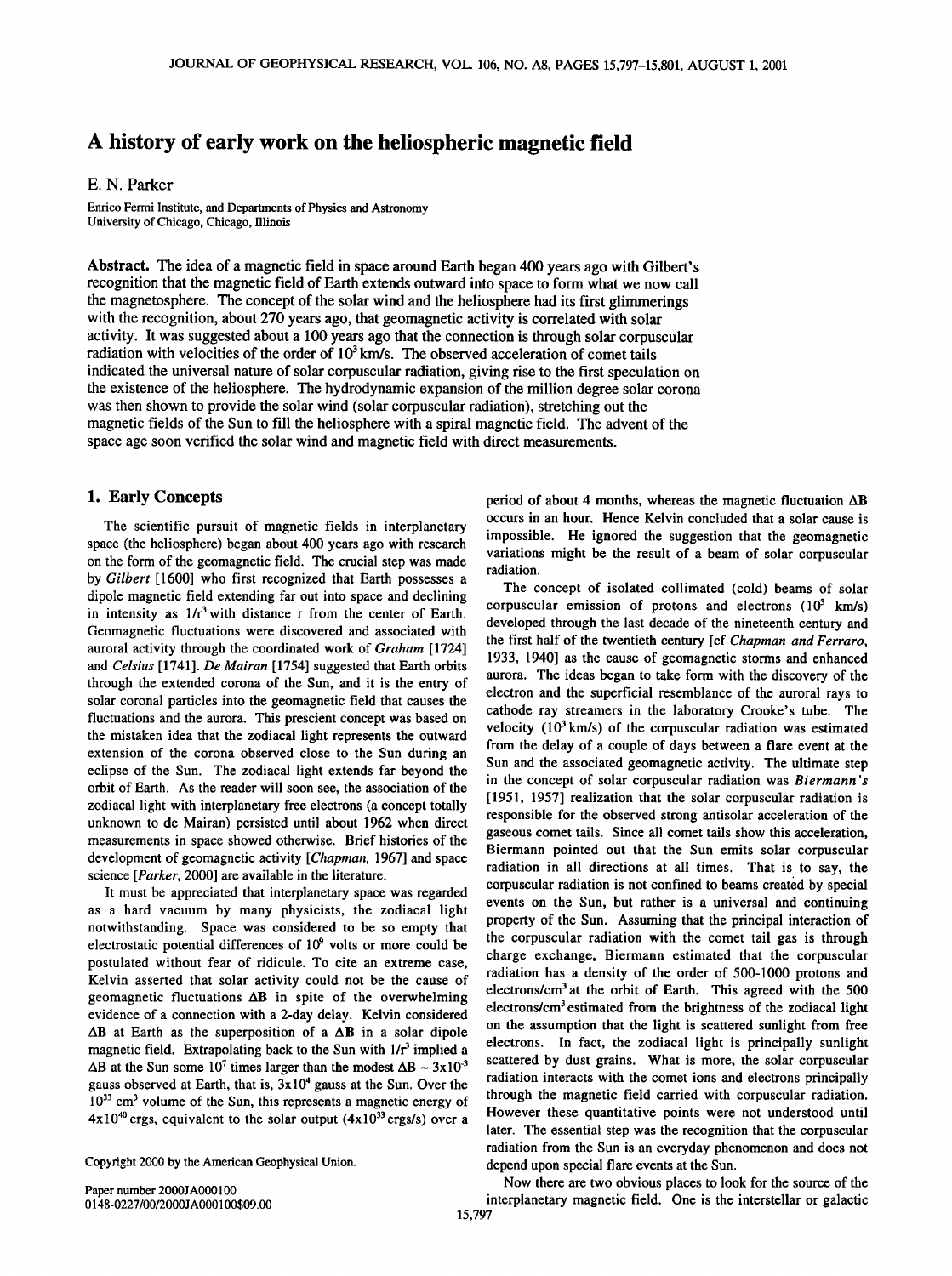**magnetic field, which may extend through the solar system, and the other is the Sun itself. Hilther [1949] and Hall [1949] observed the systematic plane polarization of starlight that has been reddened by passage through interstellar dust, indicating that nonspherical dust grains are preferentially aligned by some large-scale field. Spitzer and Tukey [1951] and Davis and Greenstein [ 1951] made the point that the only plausible field is a galactic magnetic field oriented more or less along the galactic arm. They proposed ferromagnetic grains or paramagnetic grains, respectively. It was not possible to deduce the field strength from the degree of polarization without precise knowledge of the composition and shape of the individual grains,**  but numbers of the order of 10<sup>-5</sup> gauss were often mentioned. **Fermi [1949, 1954] appealed to the galactic magnetic field to confine the galactic cosmic rays, and, in fact, suggested that**  cosmic ray particles are accelerated by bouncing off Alfvén **waves and other moving disturbances in the galactic magnet field.** 

**However, it soon became clear that the interstellar magnetic field does not penetrate into interplanetary space, because of the**  powerful outward sweep of the solar corpuscular radiation. With **the numbers available at the time (500 protons and electrons/cm 3**  and 1000 km/s) Davis [1955] estimated that the interstellar magnetic field (10<sup>-5</sup> gauss) is pushed away to a distance of **several hundred AU. Hence, it would appear that the Sun must be the source of any interplanetary magnetic fields.** 

**The magnetic fields of the Sun were first detected and measured by Hale [1908] through their Zeeman effect in sunspots, where the field strengths are commonly 2000-3000 gauss. Hale [1913] also thought that he detected polar fields of the general order of 40 gauss, indicating that the Sun has a general dipole magnetic field. In fact, when Babcock and Babcock [1955] began systematic mapping of the solar photospheric magnetic fields, the polar fields of the Sun proved to be only 10 gauss or less, reversing every 11 years near the peak of the sunspot cycle. Re-examination of Hale's old plates indicated a noise level of the order of 40 gauss.** 

#### **2. Indirect Evidence**

**Now 50 years ago the only direct probes of interplanetary conditions were the solar corpuscular radiation impacting the geomagnetic field and the observed variations AI [Forbush, 1937, 1954] of the galactic cosmic ray intensity. Unfortunately, the corpuscular radiation gave no clue as to the interplanetary magnetic field, whereas the cosmic ray variations were clearly the result of some form of interplanetary electromagnetic effect on an otherwise steady external field of galactic cosmic rays. Forbush made his historic ground-based measurements with ion chambers, which respond primarily to the muons produced by collisions of the incoming protons at the top of the atmosphere. Thus the ion chambers track the intensity of incoming cosmic ray protons with energies of the order of 10-15 GeV and higher. Of particular interest was the occasional abrupt intensity drop of a few percent over a period of hours, gradually recovering over the next several days, usually simultaneously with a geomagnetic storm, generally known as a Forbush decrease in honor of its discoverer. The similarity and close tracking of the two phenomena suggested to Forbush that the geomagnetic storm may somehow increase the geomagnetic cutoff energy at each latitude, thereby reducing the intensity of the incoming cosmic rays. But whatever the mechanism for the manipulation of the cosmic rays, the Forbush decrease clearly indicated the heavy**  hand of solar corpuscular radiation.

**.Simpson [1951, 1954; Simpson, Fonger, and Treiman, 1953] developed the neutron monitor to measure the cosmic ray intensity at energies in the range 1 - 10 GeV, where the variations AI are much larger. Simpson established five cosmic ray neutron monitors from Huancayo, Peru, on the geomagnetic equator, where the geomagnetic field admits particles only above**  about 10 GeV, to Chicago, where the geomagnetic cutoff is about **2 GeV. In this way he used the geomagnetic dipole field as a magnetic spectrometer. By intercalibrating and intercomparing AI at these stations, he was able to show the energy dependence of the Forbush decrease and of the 11-year variation of the mean cosmic ray intensity with the magnetic sunspot cycle. He found that the energy dependence could be explained by neither an electrostatic potential in interplanetary space nor by an increase in the geomagnetic cutoff energy. He noted, then, that the only remaining possibility is manipulation of interplanetary magnetic**  field by solar corpuscular radiation in such a way as to partially **exclude the lower energy particles.** 

A number of magnetic effects were proposed. Alfvén [1956, **1958] pointed out that the abrupt expansion of Hale's 40-gauss dipole field of the Sun would adiabatically decelerate and dilute the cosmic rays, producing a reduction in measured intensity not**  unlike the Forbush decrease. A particularly naïve idea was **proposed by Parker [1956], who suggested that interplanetary plasma clouds containing magnetic fields might be captured by the gravitational field of Earth, thereby forming a temporary magnetic barrier around the geomagnetic dipole and inhibiting the arrival of the lower energy cosmic rays. Fortunately, it was soon recognized that the feeble gravitational field of Earth is grossly inadequate for the task and the idea was abandoned.** 

**Morrison [1959] suggested that a plasma cloud containing a closed tangled internal magnetic field is emitted by the Sun. Expanding out through interplanetary space, the cosmic rays within the cloud are adiabatically decelerated and diluted, so that a Forbush decrease is observed as the cloud engulfs Earth. Gold [1959] suggested that a plasma cloud is emitted from a bipolar active region on the Sun, stretching the bipolar field out through interplanetary space to provide an expanding magnetic tongue, whose interior would contain a decelerated and diminished cosmic ray intensity. The Forbush decrease occurs when the tongue engulfs Earth.** 

**The great cosmic ray flare of February 23, 1956 provided an unanticipated and effective opportunity for probing interplanetary magnetic conditions. Meyer, et al. [1956] used the time variations recorded by the five neutron monitor stations, plus a sixth on shipboard (on the way to Antarctica) in the harbor at Wellington, New Zealand to determine the energy spectrum. The prompt arrival of solar cosmic rays at precisely determined times at different terrestrial longitudes and latitudes showed that the first arrivals came straight from the Sun. The intensity peaked, and the directionality disappeared, after about 15 min,**  subsequently declining as t<sup>-3/2</sup> for a few hours before going over into an exponential decline  $exp(-t/\tau)$ . It was clear that any **interplanetary magnetic field between Earth and Sun was more or less radial. The simplest model for the declining phase was a uniform diffusive magnetic barrier beginning at about 1.5 AU and extending out to perhaps 5 AU.** 

Collectively, the cosmic ray variations suggested a variety of **interplanetary magnetic field scenarios at different times. The indirect inferences from cosmic rays, comet tails, and geomagnetic variations were insufficient to pin down the precise form and behavior of the interplanetary magnetic field. Presumably, the magnetic field is dominated by the solar**  corpuscular radiation, but the origin of the corpuscular radiation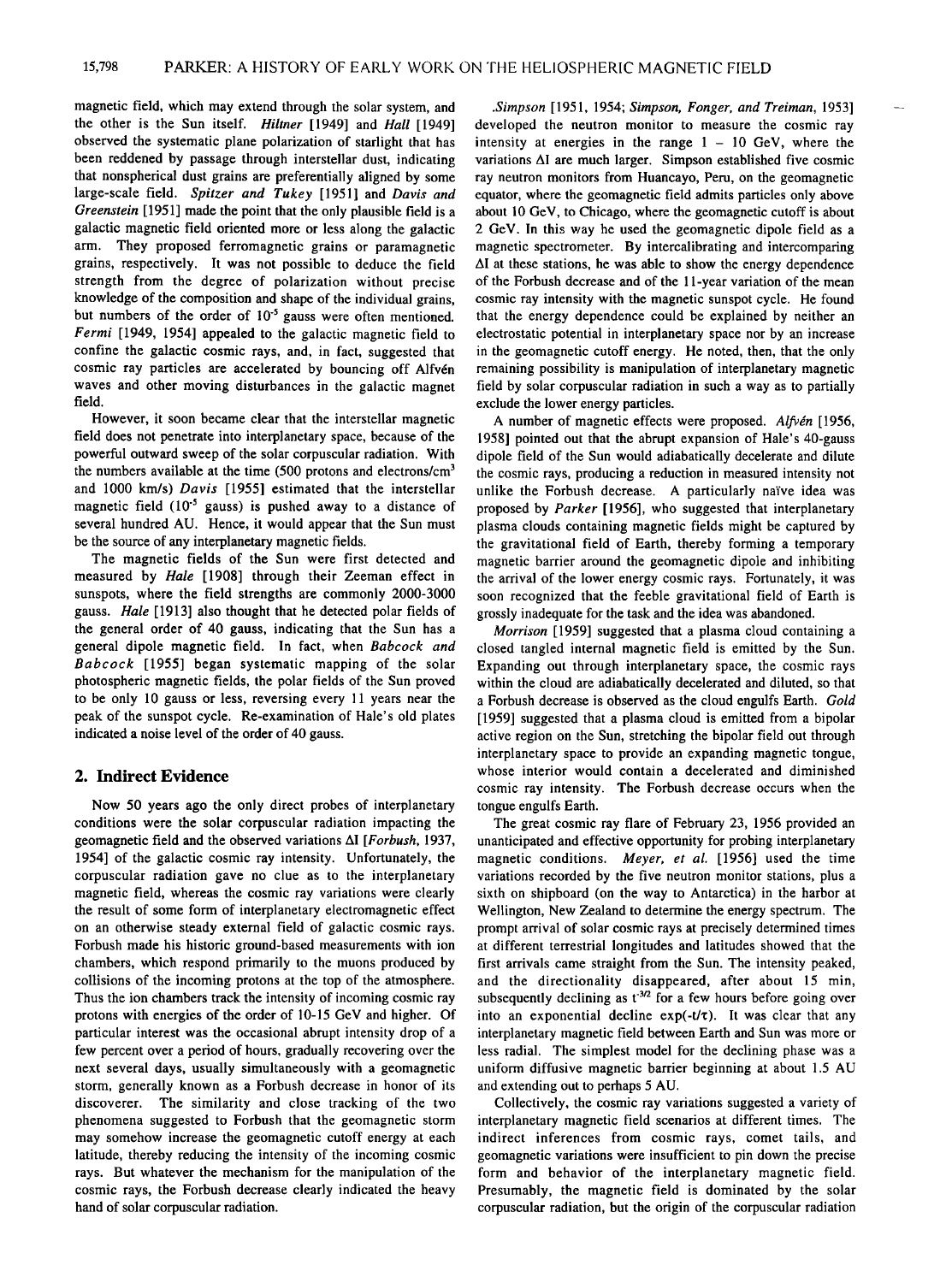**was unclear. There were vague thoughts about corpuscular emission from sunspots, M regions, flares, etc., all confounded by Biermann's revelation that the Sun emits solar corpuscular radiation at all times and at all heliocentric latitudes.** 

## **3. Solar Wind**

**The next advance was made by Chapman [1959], who calculated the extremely high thermal conductivity and small thermal emission of the million degree coronal gas. He showed, then, that the corona, strongly bound by gravity near the Sun, extends far beyond the orbit of Earth, with the temperature T**  declining outward only as  $1/r^{2/7}$ . The ghost of de Mairan must **have been pleased with the result.** 

**Parker [ 1958] noted two fundamental difficulties with the idea that Chapman's corona could remain static. The first difficulty arose from integration of the equation for static equilibrium,** 

$$
dp/dr + GM_0M/r^2 = 0,
$$
 (1)

where  $p = 2NkT$  represents the pressure of ionized hydrogen at a temperature T and number density  $N$ ,  $M_0$  is the mass of the Sun, **and M is the mass of a hydrogen atom. The result is**  nonvanishing pressure p at  $r = \infty$  for the simple reason that far **from the Sun the slow decline of the temperature leads to the thermal energy per ion exceeding the gravitational binding energy of the Sun.** 

**The second difficulty was that a tenuous static corona would not permit the passage of Biermann's universal solar corpuscular radiation. Even if there were no transverse magnetic fields in space, the two-stream plasma instability would quickly arrest the flow of one plasma through the other. It was evident that, somehow, the strongly bound and seemingly static corona near**  the Sun must become the corpuscular radiation at large distance. If the corona cannot be static, suppose, then, that there is a steady radial velocity  $v(r)$ , so that, instead of the static equilibrium **equation, we have the momentum equation** 

$$
NMvdv/dr + dp/dr + GM_0M/r^2 = 0,
$$
 (2)

together with the condition that  $Nvr^2 = constant$  for conservation **of particles. With the million degree temperature extending far out into space, the only solution starting at small r with small v and strong gravitational binding and extending smoothly and**  continuously to  $p = 0$  at  $r = \infty$  is the supersonic expansion **solution providing the solar wind [cf. Parker, 1958, 1963, 1965, 1969; Hundhausen, 1972; Roberts and Soward, 1972].** 

**With the general hydrodynamic expansion of the solar corona as the origin of the solar corpuscular radiation it was immediately clear that the interplanetary magnetic field is made up of the solar magnetic fields wherever they are not strong enough at the Sun to prevent the free expansion of the corona [Parker, 1958]. That is**  to say, the active corona is forcibly confined by the strong  $(-10^2$ **gauss) bipolar magnetic fields of the active regions, whereas the corona is able to push its way out through the relatively weak (-10 gauss) fields of the broad active regions. So the interplanetary magnetic field arises primarily from the forced extension of the quiet region fields. Coronal expansion and the resulting solar wind create the heliosphere and fill it with magnetic field drawn out from the Sun and extended to the outer boundary at some 100- 200 AU.** 

**The basic character of the interplanetary or heliospheric magnetic field is easily illustrated [Parker, 1958] for the**  **idealized case of a precisely radial solar wind with uniform**  velocity v beyond some radius  $r = a$  near the Sun. A smokepot placed at some point  $(\theta_0, \phi_0)$  on the sphere  $r = a$  rotating with the angular velocity  $\Omega$  of the Sun at the polar angle  $\theta_0$  produces a line of smoke in the wind with the spiral conical form  $\theta = \theta_0$ ,  $r - a$  $= (v/\Omega)(\varphi - \varphi_0)$ . The magnetic line of force through the smokepot **lies everywhere in the line of smoke, so that the field line has the same Archimedian spiral form as the line of smoke. The magnetic field intensity is determined by the field at**  $r = a$  **by** 

$$
B_r(r, \theta, \varphi) = B_r[a, \theta, \varphi - \Omega(r-a)/v](a/r)^2,
$$
 (3)

$$
B_{\theta}(r,\theta,\varphi)=0,\t\t(4)
$$

$$
B_{\varphi}(r,\theta,\varphi) = B_{r}[r,\theta,\varphi - \Omega(r-a)/v] a^{2}\Omega \sin \theta /vr. \tag{5}
$$

**In the real heliosphere the solar wind velocity is not uniform around the Sun, nor is it always constant in time at any given heliographic longitude of the rotating Sun. So the magnetic structure in interplanetary space is complicated by diverging flow (at high latitude), converging flow (at low latitude), fast spiral streams overtaking slow spiral streams, and blast waves**  (nowadays recognized as coronal mass ejections). **possibilities were sketched at some length [cf. Parker, 1963, Chaps. 9, 10, 11 and references therein; Sarahbai, 1963]. One of the most interesting aspects has turned out to be the overtaking of slow regions of wind by fast regions, providing forward and backward propagating shocks along the spiral zones of collision. Burlaga [1997] has followed these effects over the years as spacecraft have ventured farther out through the solar system, finding that the phenomenon provides a sawtooth structure of the solar wind and magnetic field at the orbit of Jupiter and beyond. The large fluctuations in the otherwise spiral magnetic field were investigated by Belcher and Davis [1971] and the dynamics of the deflection of the solar wind was treated by Carovillano and Siscoe [ 1969].** 

#### **4. Space Observations**

**Observational studies of the solar wind and its magnetic field got underway with Explorer 10, on an orbit that carried it out to**  about 15  $R_F$  ( $R_F$  is the radius of Earth) in the general direction of the Sun. The presumed solar wind density of 500 H ions/cm<sup>3</sup> at **velocities of 500-1000 km/s suggested that the sunward**  boundary of the geomagnetic field was pushed in to about 5  $R_E$ , **so Explorer 10 would be well out in the wind for most of the time. It was baffling, therefore, to find only an intermittent wind**  of 4 - 8 H atoms/cm<sup>3</sup> and 200 - 400 km/s alternating with relatively steady magnetic fields of 10<sup>-4</sup> gauss [*Heppner et al.*, **1963] and no wind for irregular periods of the order of an hour. At first sight it suggested a solar wind loosely filled with magnetic filaments from the Sun. However, it was soon pointed out [Bonetti et al., 1963)] that if the solar wind density is only 4-8 H atoms/cm •, then the sunward magnetopause lis at 10-15**   $R_E$  rather than 5  $R_E$ . Thus Explorer 10 was moving along the **bouncing sunward magnetopause, which alternately retreated, exposing the spacecraft to shocked solar wind, and advanced, placing the spacecraft within the shelter of the geomagnetic field. Bonetti et al. [1963] sketched the configuration, with the upstream bow shock and the comet shaped magnetosphere extending in the antisolar direction.** 

The next spacecraft to explore the interplanetary magnetic **field was the Mariner 2 mission to Venus. It provided the first long-term quantitative record of the solar wind velocity and**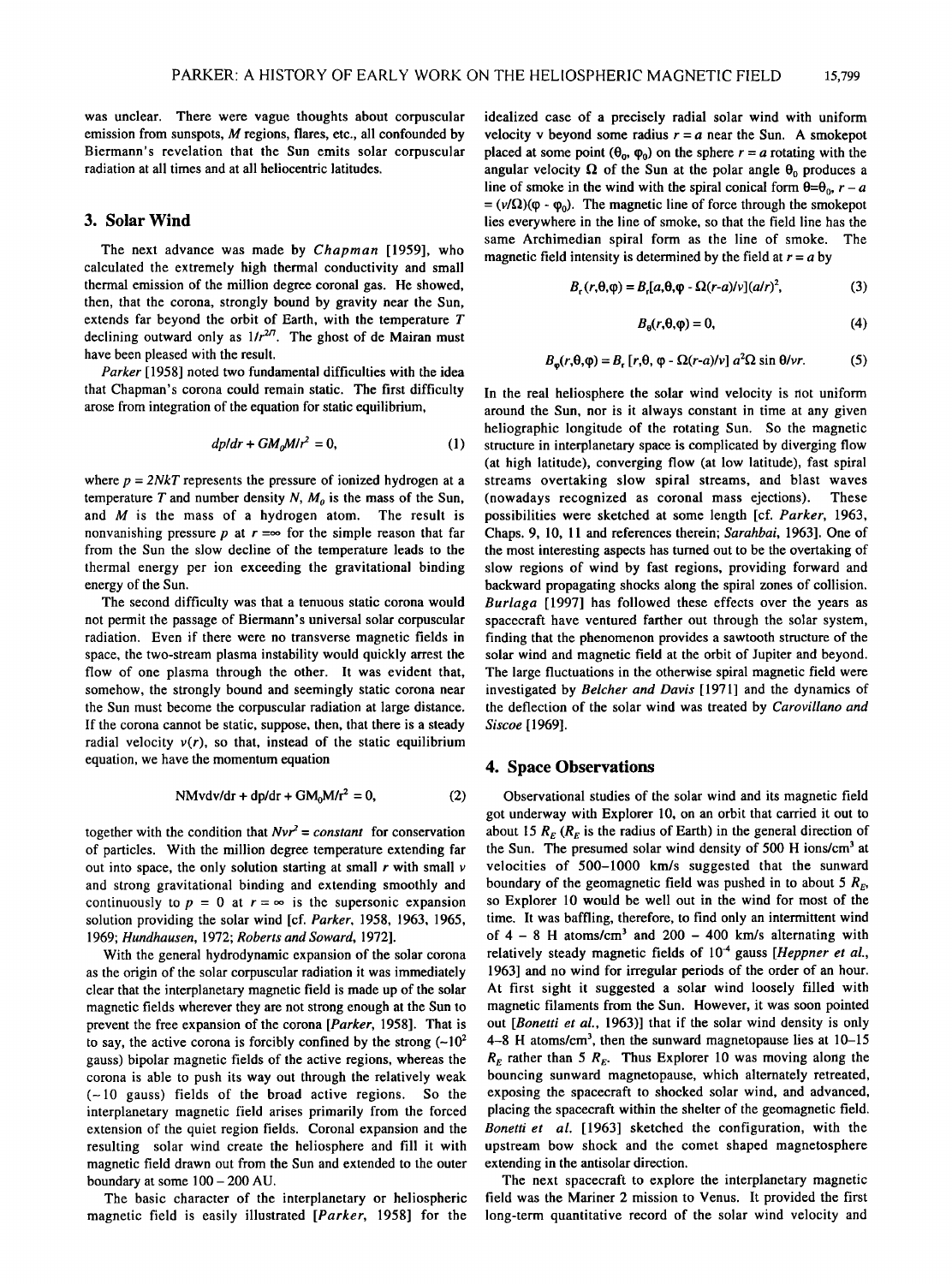**density [Snyder and Neugebauer, 1964; Neugebauer and Snyder, 1966, 1967]. Unfortunately, the Mariner spacecraft was not magnetically clean, there being active electric current loops as well as magnetic structural material, so that the magnetometer**  was able to record rapid magnetic fluctuations  $\Delta B \sim 0.6x10^{-4}$ **gauss in the interplanetary magnetic field carried past the space craft in the 500 km/s wind [Davis et al., 1964], but there was no way to determine the mean field.** 

**Thus it remained for the Interplanetary Monitoring Platform 1 to be carefully designed, under continued pressure and persuasion from N. F. Ness, to allow the necessary precision magnetic measurements of both the mean and the fluctuation components of the field. Thus it was that Ness et al. [1964] succeeded in making the first measurements of the mean interplanetary magnetic field at the orbit of Earth. The measured field fluctuated**  rapidly, with  $\Delta B \sim B$ . From their detailed measurements, however, they found a mean field  $B \sim 0.6x10^{-4}$  gauss inclined to the radial direction by the expected spiral angle ( $\psi = \tan^{-1}(r\Omega/\nu)$ ) of 30°–45° depending upon the prevailing wind velocity at the **time. Thus the interplanetary magnetic field is nearly radial inside the orbit of Earth and more nearly azimuthal beyond the orbit of Mars. One could begin to see the basis for the behavior of the solar cosmic rays of February 23, 1956.** 

**The long-term monitoring of the interplanetary magnetic field got underway at that time, subsequently accumulating the variety of effects arising from the irregularities of the solar wind. The immediate interest, however, was in tracing the field back to its origins at the Sun. For it must be appreciated that the observations of the solar wind at the orbit of Earth and the observations of the corona and magnetic fields at the Sun do not show precisely what parts of the corona are able to expand to provide the solar wind observed at the orbit of Earth.** 

Note then that a simple  $1/r^2$  radial extrapolation of a radial **magnetic field back to the surface of the Sun provides a factor of**  about  $5x10^4$ , so that the mean  $0.6x10^4$  gauss at the orbit of Earth **becomes about 3 gauss at the Sun. In fact, the quiet region (and nowadays the coronal hole) fields are typically 10 gauss, but over only a fraction of the solar surface, so their fields spread out over**  the entire  $4\pi$  solid angle filled by the solar wind at large distance **from the Sun, providing an equivalent mean field at the Sun of only a few gauss. Thus the mean field at the orbit of Earth checks out about right, as nearly as one can tell.** 

**A curious feature of the interplanetary field was the tendency to point away from the Sun for about a week and then toward the Sun for about a week, then away again, etc., so that the field in the plane of the ecliptic, and presumably also in the equatorial plane of the Sun, showed four distinct sectors rotating with the 27 day period of the Sun (as viewed from the orbiting Earth and spacecraft). In some years there were only two sectors, each rotating by in about 2 weeks. A detailed study by Ness and Wilcox [1964; Wilcox and Ness, 1965, 1968] and Schatten et al. [1969] showed that the interplanetary magnetic field is stretched out from the large unipolar magnetic regions on the Sun. These large unipolar regions do not fully respect the heliographic equator, so that an outward magnetic flux centered north of the equator may spill southward across the equator at one longitude, and an inward flux may spill northward across the equator somewhere else. The result for the field extended out into space near the equator is the alternating inward and outward sector structure (see review by Dessler [1967]). Rosenberg and Coleman [1969] showed that the sign of the interplanetary magnetic field traced back to the Sun along the spiral field lines correlates nicely with the Babcock magnetograms of the solar surface.** 

**Subsequent studies showed that the sign of the interplanetary magnetic field correlates best with the fields of the Sun at**  latitudes of about  $+30^\circ$  and  $-30^\circ$ , showing how the corona is **confined by the strong magnetic fields of the active regions at low latitude so that the wind at Earth comes mainly from the free coronal expansion at middle latitudes [Wilcox, 1968; Wilcox and Howard, 1968; Wilcox and Colburn, 1969].** 

**This brief history traces the investigation and thinking on conditions in space, especially the magnetic fields in space, from the early days of indirect probing and inferring to the later direct studies that became possible with the dawning of the space age. The hydrodynamic expansion of the solar corona proves to be the controlling factor, stretching out the weak regions of solar magnetic field all the way out through the heliosphere, through the presumed termination shock, and into the subsonic downstream wake in the local interstellar wind. The following paper by N. F. Ness picks up where the present historical narrative leaves off, carrying the space exploration of the interplanetary magnetic field into the fascinating details omitted in the gross picture outline here.** 

**Acknowledgments. Janet G. Luhmann thanks both of the referees for their assistance in evaluating this paper.** 

#### **References**

Alfvén, H., The Sun's general magnetic field, *Tellus*, 8, 1, 1956.

- **Alfv6n, H., Interplanetary magnetic field, in Electromagnetic Phenomena in Cosmical Physics, IAU Symp. No. 6, edited by B. Lehnert, pp. 284-**  292, Cambridge University Press, Cambridge, 1958.
- **Babcock, H. W., and H. D. Babcock, The Sun's magnetic field, 1952- 1954, Astrophys. J., 121,349, 1955.**
- Belcher, J. W., and L. Davis, Large amplitude Alfvén waves in the **interplanetary medium II, J. Geophys. Res., 76, 3534, 1971.**
- **Biermann, L., Kometenschweife und solare korpuskularstrahlung, Z. Astrophys., 29, 274, 1951.**
- **Biermann, L., Solar corpuscular radiation and the interplanetary gas, Observatory, 77, 109, 1957.**
- **Bonetti, A., H. S. Bridge, A. J. Lazarus, E. F. Lyon, B. Rossi, and F. Scherb, Explorer 10 plasma measurements, J. Geophys. Res., 68, 4017, 1963.**
- **Burlaga, L. F., Interplanetary Magnetohydrodynamics, Oxford Univ. Press, New York, 1997.**
- **Carovillano, R. L., and G. L. Siscoe, Corotating structure in the solar wind, Sol. Phys., 8, 401, 1969.**
- **Celsius, A., Magnet-nalens misswisning eller afwikande fran norrstreket,, Svensk. Vet. Acad, HandI., 1, 391, 1741; (German translation)**  Anmerkungen über de Stündlichen veränderungen der magnetnadel, **Svensk. Vet. Acad HandI, 2, 45, 1749.**
- **Chapman, S., Interplanetary space and Earth's outermost atmosphere, Proc. R. Soc. London, Ser. A, 253, 462, 1959.**
- **Chapman, S., Perspectives, in Physics of Geomagnetic Phenomena, edited by S. Matsushita and W. H. Campbell, pp. 3 - 28, Academic Press, Calif., 1967.**
- **Chapman, S., and V. C. A. Ferraro, A new theory of magnetic storms, Terr. Magn. Atmos. Electr., 38, 79, 1933.**
- **Chapman, S. and V. C. A. Ferraro, The theory of the first phase of a geomagnetic storm, Terr. Magn. Atmos. EIectr., 45, 245, 1940.**
- **Davis, L., Interplanetary magnetic fields and cosmic rays, Phys. Rev., 100, 1440, 1955.**
- **Davis, L. and J. Greenstein, The polarization of starlight by aligned dust grains, Astrophys. J., 114, 206, 1951.**
- **Davis, L., E. J. Smith, R. J. Coleman, and C. R. Sonett, Interplanetary magnetic measurements, inThe Solar Wind, edited by R. J. Mackin and M. Neugebauer, Pergamon Press, Tarrytown, N.Y., pp. 35-52, 1964.**
- **De Mairan, J. J. d'O, Traite physique et historique de l'aurore boreale,**  Suite des Mem. Acad. Roy. Sci., Paris 1731, 2<sup>nd</sup> ed., 1754.
- **Dessler, A. J., Solar wind and interplanetary magnetic field, Rev. Geophys., 15, 1, 1967.**
- **Fermi, E., On the origin of cosmic radiation, Phys. Rev., 75, 1169, 1949.**
- **Fermi, E., Galactic magnetic fields and the origin of cosmic radiation, Astrophys. J., 119, 1, 1954.**